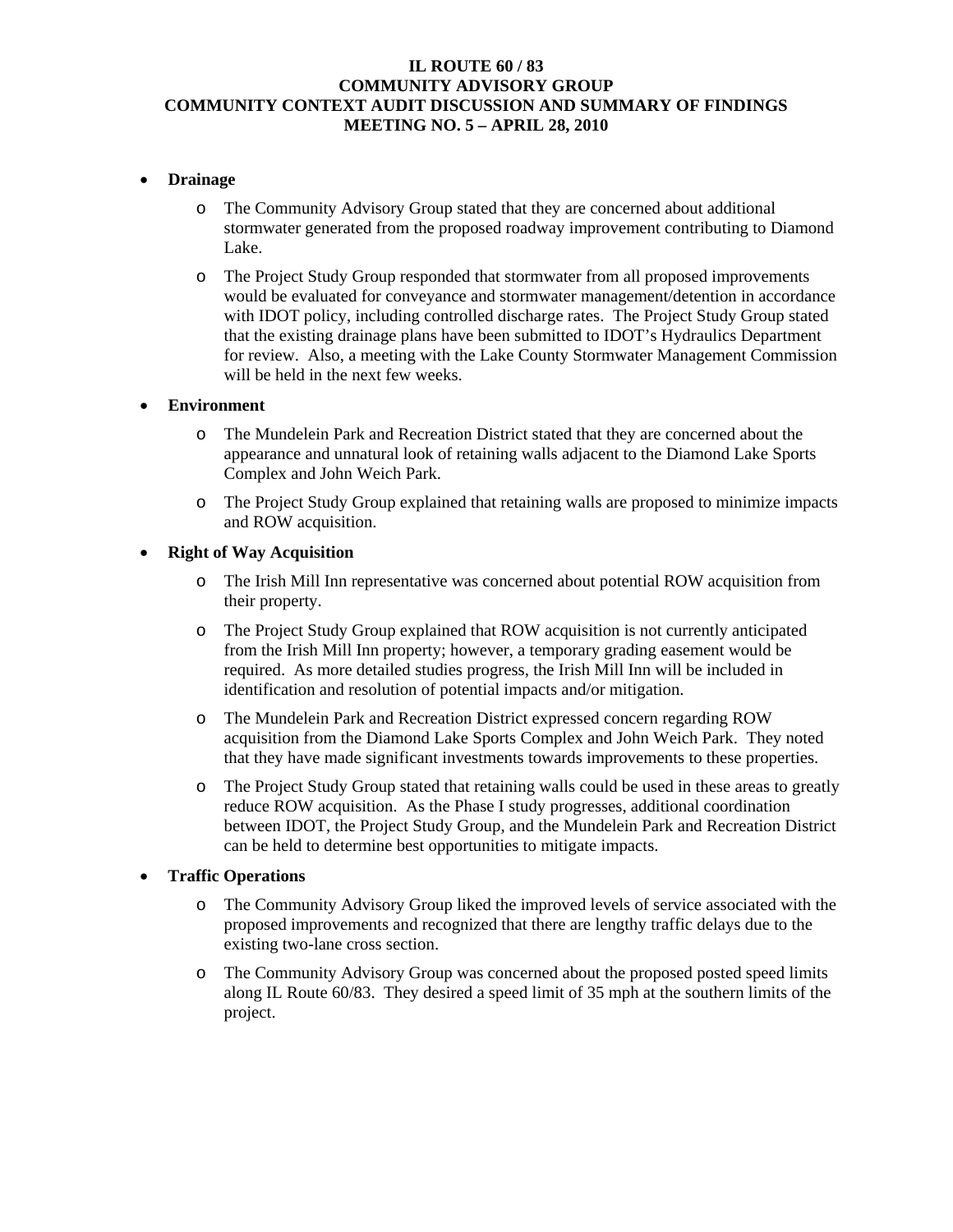### **IL ROUTE 60 / 83 COMMUNITY ADVISORY GROUP COMMUNITY CONTEXT AUDIT DISCUSSION AND SUMMARY OF FINDINGS MEETING NO. 5 – APRIL 28, 2010**

o The Project Study Group explained that the design speed criteria for a suburban Strategic Regional Arterial is 45 mph and that the posted speed limit cannot be higher than the design speed. Due to the proximity and high density of driveways in the southern portion, it is anticipated that the posted speed limit would be lower than the design speed in this area.

# • **Alternative Modes of Transportation**

o The Community Advisory Group found the proposed sidewalk desirable. However, they were concerned about children crossing the roadway between subdivisions; see Traffic Safety.

# • **Traffic Safety**

- o The Community Advisory Group stated that they were concerned with pedestrians crossing IL Route 60/83 at the subdivisions between Acorn Lane and the railroad crossing. The group desires a controlled pedestrian crossing or a marked crosswalk in this vicinity.
- o The Project Study Group responded that installation of a new traffic signal between Midlothian Road and Diamond Lake Road would be unlikely due to minimum signal spacing criteria for suburban Strategic Regional Arterials. The Project Study Group was asked to investigate the potential for placement of a marked crosswalk with warning lights; the Project Study Group will investigate this issue further. The Project Study Group will additionally contact the local school districts to verify if they have a Safe Routes to School Program in place that may already be considering this option.
- o The Community Advisory Group recognized the safety benefit of the raised curb median alternative. They also recognized that a raised curb median would be beneficial in reducing neighborhood cut-through traffic.

### • **Railroad Grade Separation**

- o The Community Advisory Group inquired about the cost of a grade separation and whether the railroad would financially participate in funding the improvement.
- o The Project Study Group responded that an official cost estimate has not been prepared, to date. A grade separation would in most cases include cost participation by the railroad because a grade separation would be a significant safety benefit to them as well.
- o The Project Study Group explained that a railroad grade separation would eliminate all access to the mobile home parks on both sides of IL Route 60/83; a local access road would need to be constructed in order to access the mobile home parks via Maple Ave.
- o The Countryside Fire Protection District stated that a railroad grade separation is preferred from a safety standpoint since it would significantly reduce emergency response times.